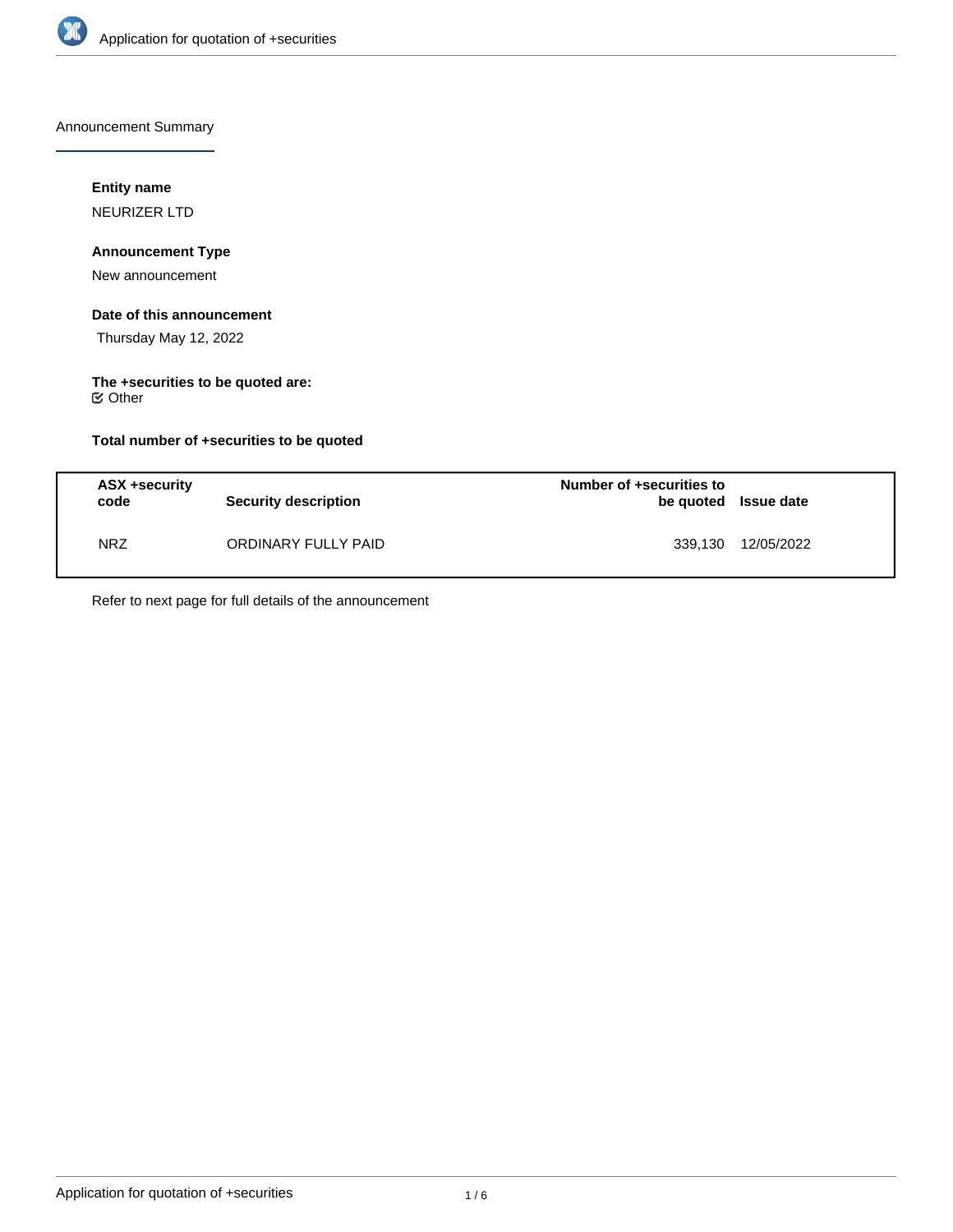

Part 1 - Entity and announcement details

## **1.1 Name of entity**

NEURIZER LTD

We (the entity named above) apply for +quotation of the following +securities and agree to the matters set out in Appendix 2A of the ASX Listing Rules.

**1.2 Registered number type** ACN

**Registration number** 107531822

**1.3 ASX issuer code** NRZ

**1.4 The announcement is**

New announcement

### **1.5 Date of this announcement**

12/5/2022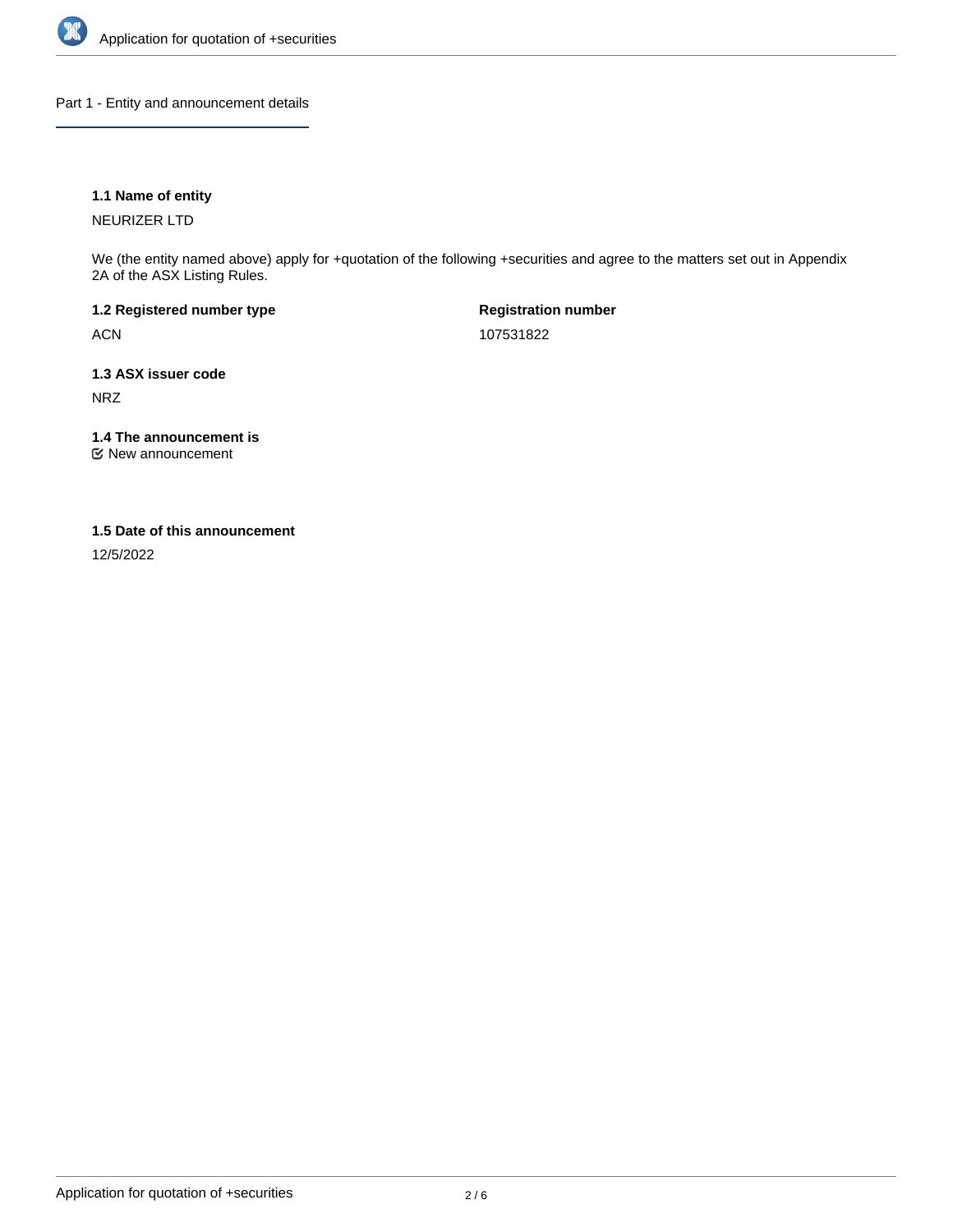

## Part 2 - Type of Issue

#### **2.1 The +securities to be quoted are:**

Other

## **2.2 The +securities to be quoted are:**

Additional +securities in a class that is already quoted on ASX ("existing class")

**2.3c Have these +securities been offered under a +disclosure document or +PDS?** No

**2.3d Please provide any further information needed to understand the circumstances in which you are applying to have these +securities quoted on ASX, including why the issue of the +securities has not been previously announced to the market in an Appendix 3B**

The shares are being issued as payment to a broker for services rendered in relation to the capital raising announced to the market on 17 December 2021. Both parties have now agreed to pay for part of those services through the issue of shares.

**2.4 Any on-sale of the +securities to be quoted within 12 months of their date of issue will comply with the secondary sale provisions in sections 707(3) and 1012C(6) of the Corporations Act by virtue of:** The publication of a cleansing notice under section 708A(5), 708AA(2)(f), 1012DA(5) or 1012DAA(2)(f)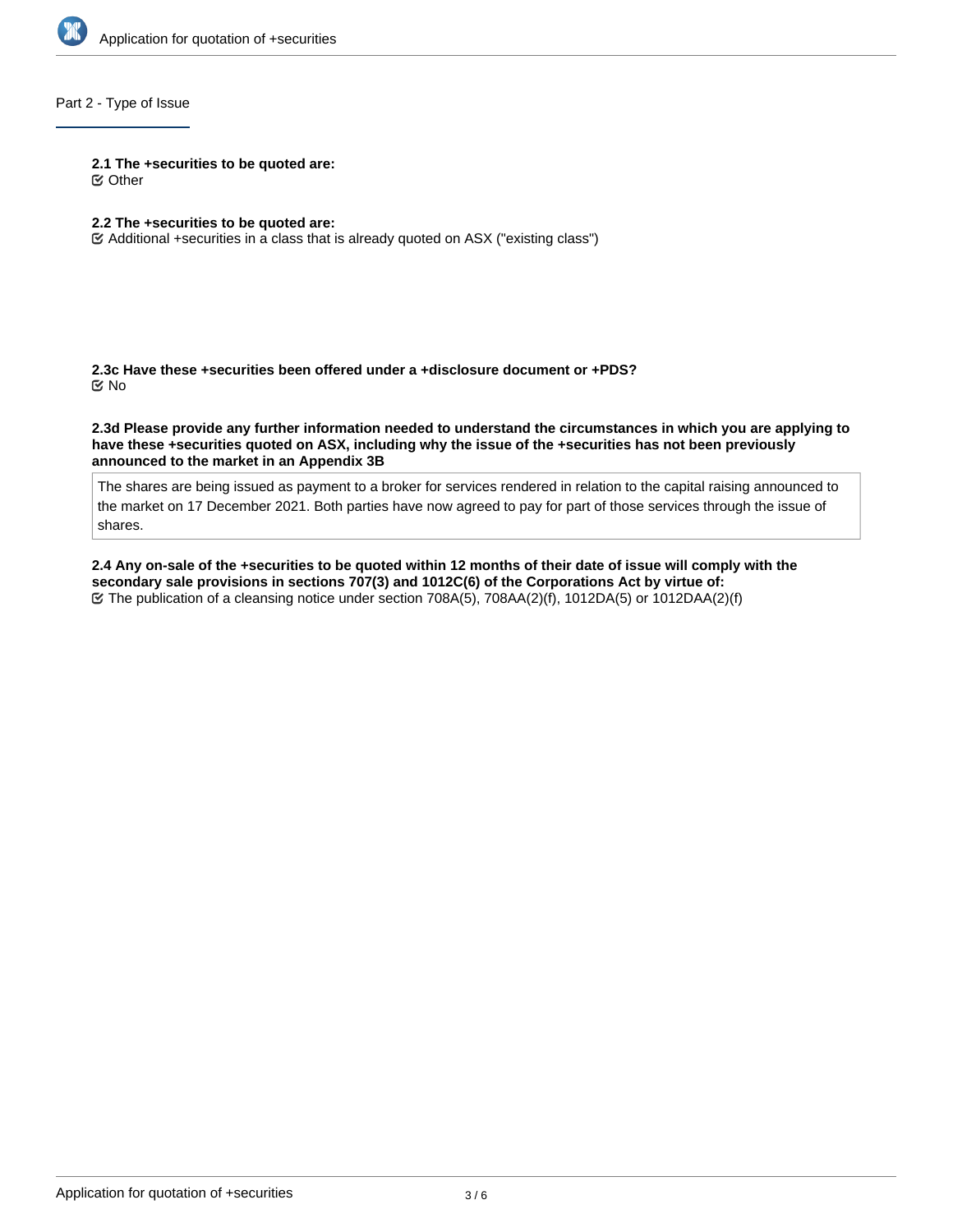

Part 3B - number and type of +securities to be quoted (existing class) where issue has not previously been notified to ASX in an

Appendix 3B

#### **Additional +securities to be quoted in an existing class**

**ASX +security code and description** NRZ : ORDINARY FULLY PAID

#### **Issue date**

12/5/2022

**Will the +securities to be quoted rank equally in all respects from their issue date with the existing issued +securities in that class?** Yes

Issue details

**Number of +securities to be quoted** 339,130

**Are the +securities being issued for a cash consideration?** No

**Please describe the consideration being provided for the +securities**

As above, for services rendered.

**Please provide an estimate (in AUD) of the value of the consideration being provided per +security for the +securities to be quoted**

0.230000

**Any other information the entity wishes to provide about the +securities to be quoted**

#### **The purpose(s) for which the entity is issuing the securities**

To pay for services rendered

#### **Please provide additional details**

Services rendered in relation to the capital raise as announced on 17 December 2021.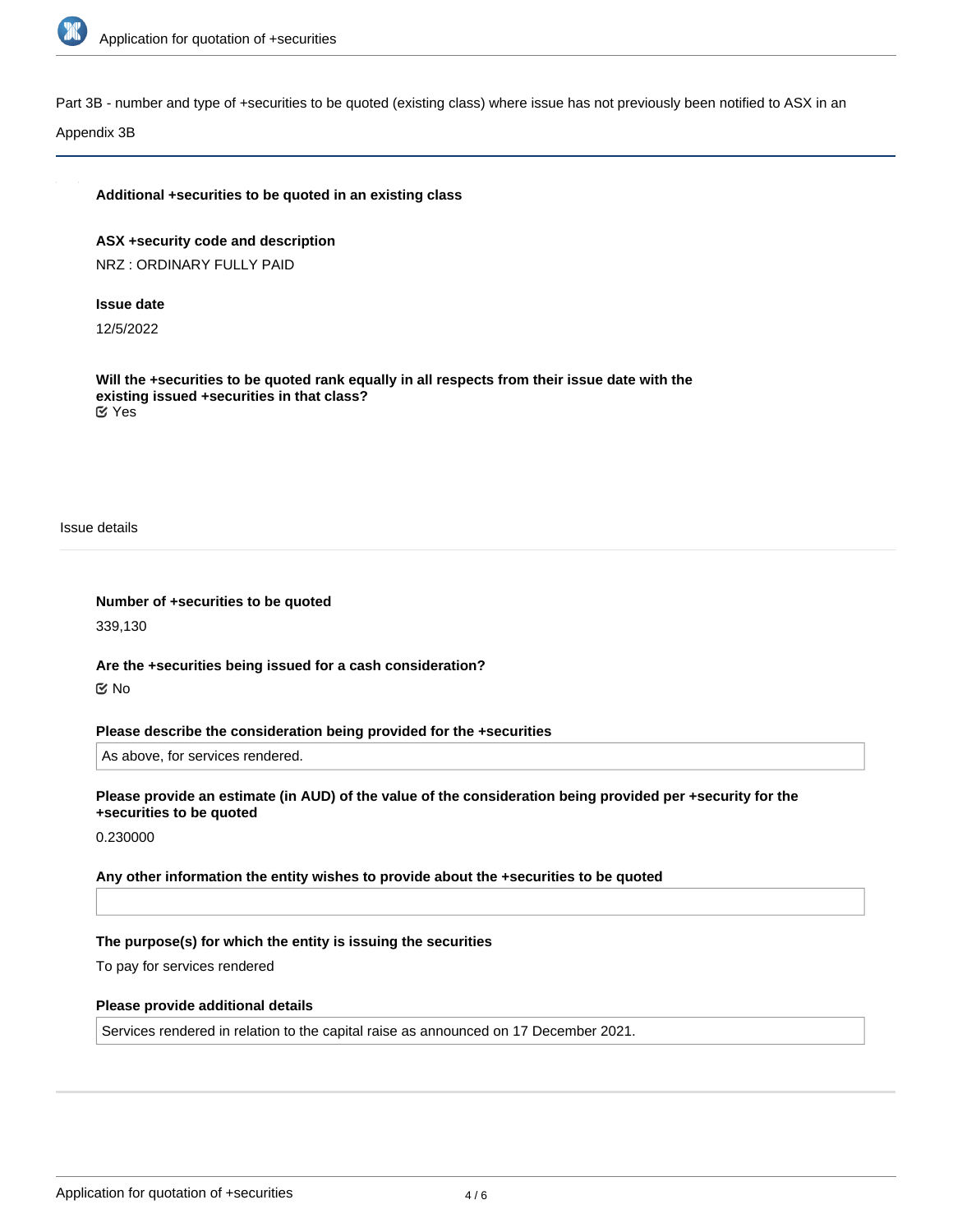

Part 4 - Issued capital following quotation

**Following the quotation of the +securities the subject of this application, the issued capital of the entity will comprise:**

**(A discrepancy in these figures compared to your own may be due to a matter of timing if there is more than one application for quotation/issuance currently with ASX for processing.)**

**4.1 Quoted +securities (total number of each +class of +securities quoted on ASX following the +quotation of the +securities subject of this application)**

| ASX +security code and description | Total number of<br>+securities on issue |
|------------------------------------|-----------------------------------------|
| NRZ : ORDINARY FULLY PAID          | 951,307,573                             |
| NRZOA: OPTION EXPIRING 08-OCT-2024 | 108,775,478                             |

**4.2 Unquoted +securities (total number of each +class of +securities issued but not quoted on ASX)**

| ASX +security code and description                     | <b>Total number of</b><br>+securities on issue |
|--------------------------------------------------------|------------------------------------------------|
| NRZAJ: OPTION EXPIRING 27-AUG-2024 EX 12C              | 200,000                                        |
| NRZAE: OPTION EXPIRING 16-MAR-2023 EX 13.65C           | 10,989,010                                     |
| NRZAK: OPTION EXPIRING 13-JAN-2024 EX \$0.236          | 9,800,000                                      |
| NRZAN: OPTION EXPIRING 17-AUG-2026 EX NIL              | 425,000                                        |
| NRZAC: OPTION EXPIRING VARIOUS DATES EX VARIOUS PRICES | 21,310,626                                     |
| NRZAF: OPTION EXPIRING 15-APR-2025 EX NIL              | 1,361,873                                      |
| NRZAI: OPTION EXPIRING 18-AUG-2024 EX 12C              | 7,516,666                                      |
| NRZAM: OPTION EXPIRING 28-JUN-2026 EX NIL              | 2,000,000                                      |
| NRZAO: OPTION EXPIRING 02-DEC-2025 EX NIL              | 1,463,980                                      |